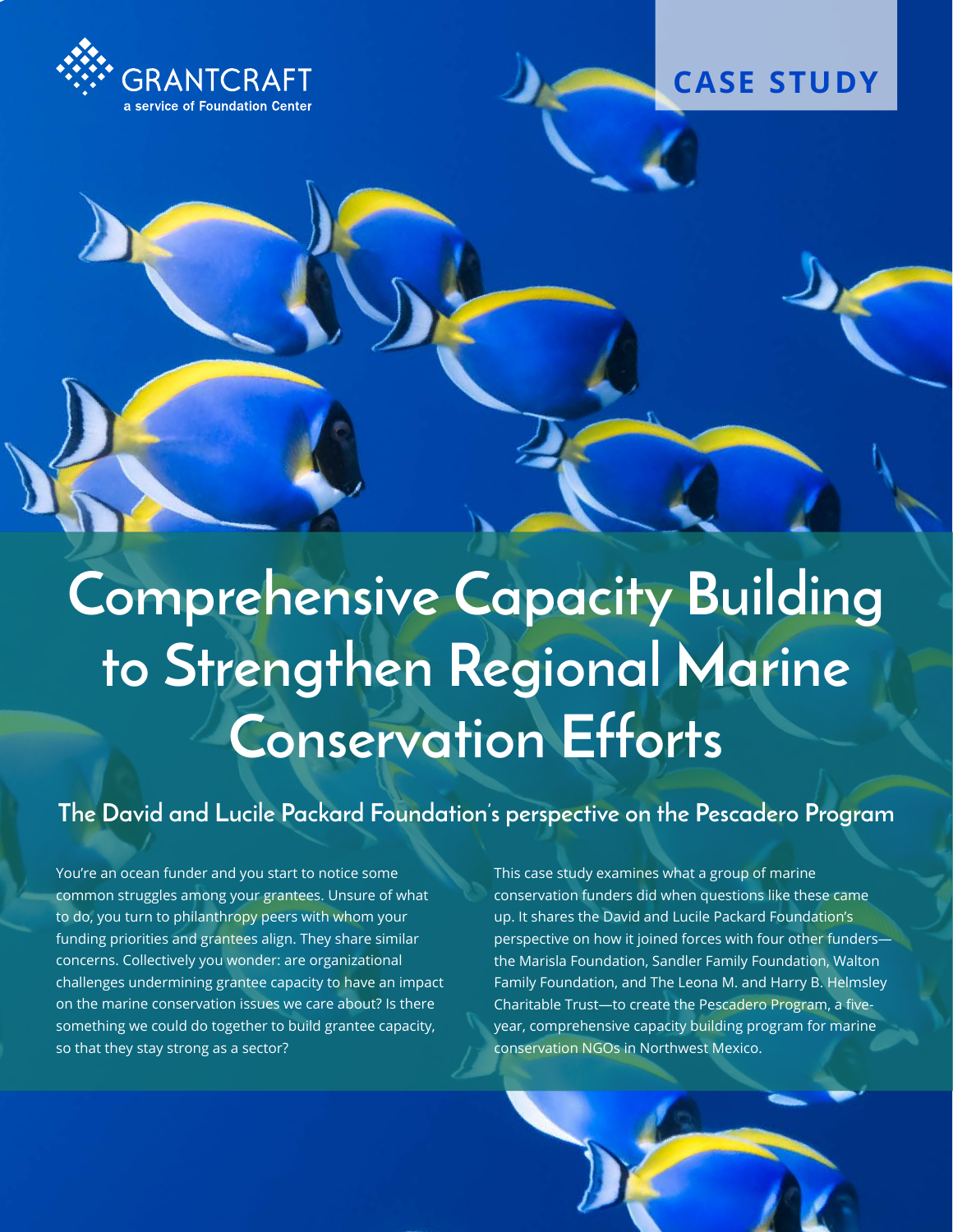The Pescadero Program, started in 2014 and set to finish in 2018, has been a multi-funder collaboration since the beginning. Its theory of change: stronger marine conservation NGOs, with better institutional and technical capacities, lead to better programs and projects, and greater marine conservation impact and improved sustainable use of the Gulf of California's natural resources. Staff from 27 NGOs in the Northwestern states of Mexico regularly participate through cohort trainings, often combined with follow-up consulting or coaching. Participating NGOs range from community based groups that are local or regional in the Gulf of California, to larger national and international environmental NGOs. Capacity areas addressed include governance, management, and administration; leadership; strategic planning; board development; and communications and fundraising. Each year, middle and high level NGO managers of participating organizations can also apply for the Pescadero Program's cohort-based, leadership development offering, which builds individual and collective leadership capacities, including emotional awareness, motivating others, decision making and delegation, inspirational presenting, and negotiation and mediation. Institutional knowledge sharing within organizations and potential collaboration with other organizations are added benefits from cohort-based learning on capacity building topics.

What led to the collaborative development of this capacity building approach? For more than a decade before creating the Pescadero Program, the participating funders had been part of the Consultative Group on Biological Diversity's Gulf of California and Mexico Funders group, a funder affinity group and learning network that has promoted strategic grantmaking among conservation funders in Mexico, particularly in the Northwest. Then in 2012, a subset of funders in the group, in dialogue with grantees, recognized that NGOs in Northwest Mexico were looking for tools and support for greater resiliency to sustain and advance major conservation progress in the region. While each foundation independently felt driven to fund along this



### **How Can I Learn More About Capacity Building?**

Capacity building can mean different things to different foundations, but it's usually aimed at strengthening NGO organizational effectiveness. To learn more about how funders are approaching capacity building with grantees, read *Supporting Grantee Capacity: Strengthening Effectiveness Together*, a recent guide published by GrantCraft.

You can download the guide here: **[grantcraft.org/supportingcapacity](http://grantcraft.org/supportingcapacity)**

You can also search Foundation Center's IssueLab, one of the social sector's largest open repositories for reports, evaluations, and case studies. Its special collection on capacity building can be found here: **[fundingcapacity.issuelab.org](http://fundingcapacity.issuelab.org)**

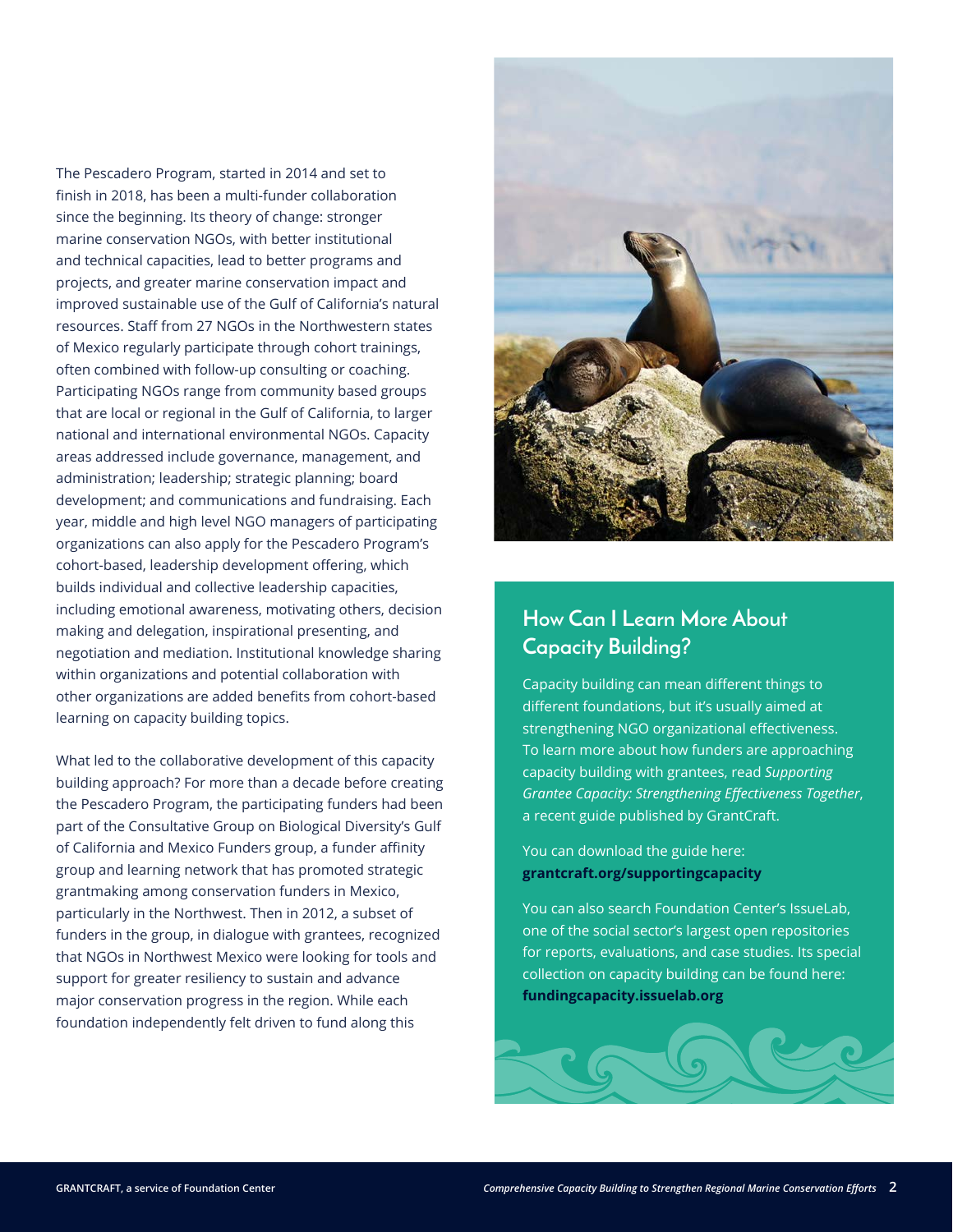## **So You're New to a Region or Issue? How Should You Start Capacity Building?**

The Pescadero Program benefitted from funders having long-held experience and relationships in a region. What can funders do if they want to undertake collaborative capacity building but don't bring this type of history? One way to meet potential philanthropy partners: seek out regional organizing mechanisms—like the Gulf of California Funders—that exist for grantmakers to meet, share information, and learn together. If you can't find any, consult with philanthropy colleagues or staff at affinity groups your foundation participates in to make some introductions to like-focused funders. Looking for additional organizations working in a particular region?

Visit FundingtheOcean.org's funding map to see who's working where: **[fundingtheocean.org/funding-map](http://fundingtheocean.org/funding-map )**

To build out a grantee capacity building approach, the David and Lucile Packard Foundation staff offers the following advice: "Admit that you're in a space of learning, and acknowledge when others—grantees and other funders—are the experts," says Jamaica. "And then take time to show up repeatedly to build relationships and listen." The David and Lucile Packard Foundation has spent more than two years listening when creating some of its capacity building projects. For example, when it developed HIVE, an 18-month leadership program for emerging leaders in Louisiana nonprofits, it spent a year strategizing with partners and grantees before launching the program, which also included elements that would adjust to participant feedback.

#### For more information on HIVE, visit: **[compasspoint.org/hive-leadership-development](http://compasspoint.org/hive-leadership-development-program)[program](http://compasspoint.org/hive-leadership-development-program)**



agenda, they understood that by working together, they could leverage their individual investments at broader scale and more sustainably.

From the start, the David and Lucile Packard Foundation saw the value of bringing their varied interests and expertise to the capacity building table. "It was unique and powerful that five funders of different types with different priorities and approaches made a long-term capacity building investment that went beyond what any one of us could do going it alone," says Jamaica Maxwell, program officer for the Organizational Effectiveness program at the David and Lucile Packard Foundation. "Every foundation enriched our approach, even those newer to capacity building. For example, one of the foundation partners brought a different level of rigor when it came to evaluation and metrics."



**"Our founders were dedicated to organizational effectiveness and we continue to witness its immense value."**

**MEG CALDWELL, DAVID AND LUCILE PACKARD FOUNDATION**



Beyond bringing complementary expertise, each funder also brought their unique relationships with different organizations and leaders in the region, all which helped to build trust and participation in the program. The David and Lucile Packard Foundation's example: "One of our staff, Richard Cudney, program officer for the Gulf of California, brought many years of trusted relationships with the organizations at the table from the get-go," says Jamaica. "He's been able to ask grantees things like, 'what's keeping you up at night?' and 'what's really the issue preventing you from taking the next step on x, y, or z?' He and other funders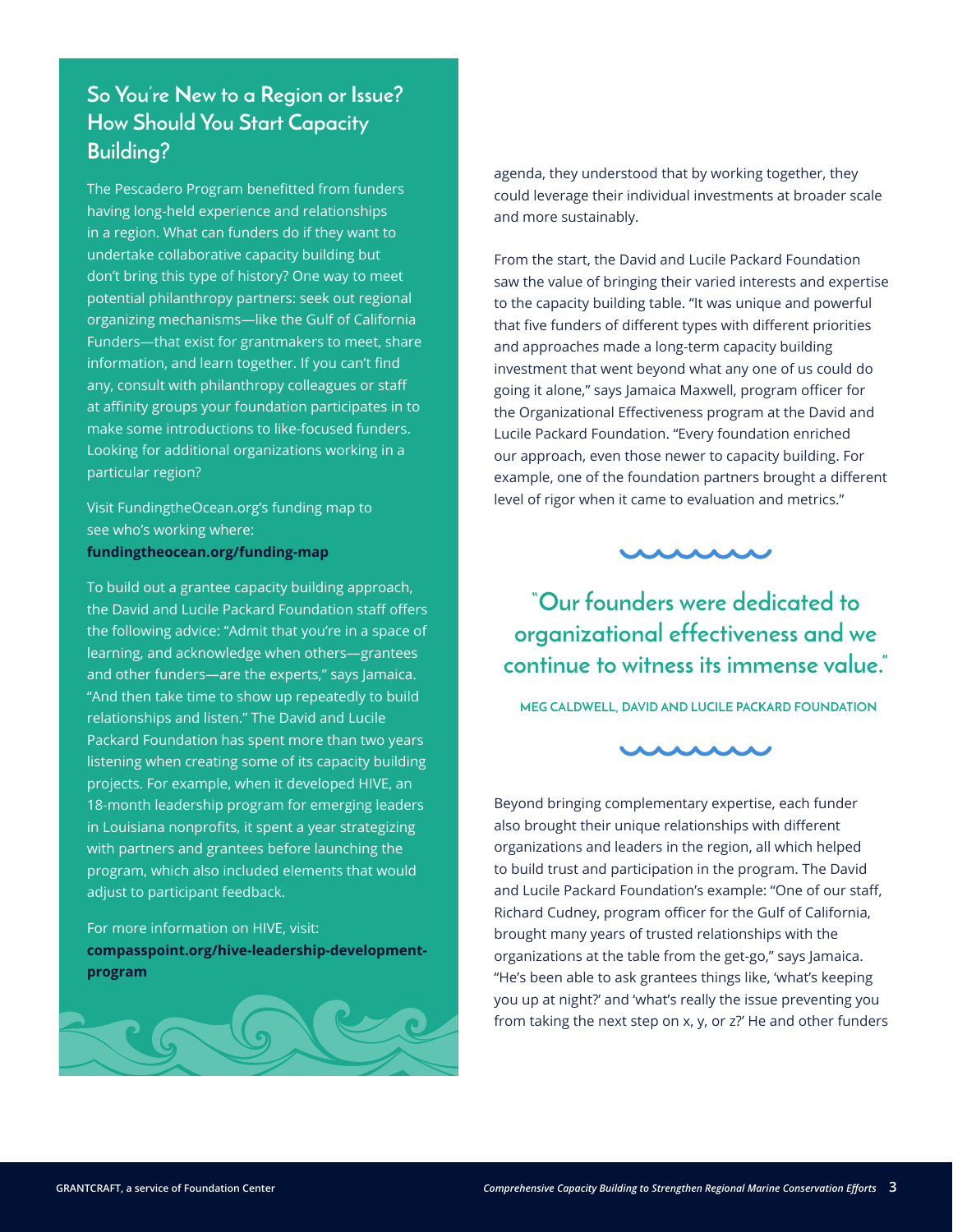at the table brought those kinds of relationships that helped create a level of honesty and comfort." The funders also developed strong relationships with each other over time. "The group of funders had a history of travelling together, funding the same people and organizations, collaborating on past projects, attending Gulf of California meetings together, and even sharing wine together," says Jamaica. "We started to develop the Pescadero Program from a really strong place."



**"Their [Foundations'] willingness to listen, advise, and give and receive feedback has really helped me with decision making."** 

**MARÍA JOSÉ, FONNOR** 



Even though the Pescadero Program funding partners had deep relationships and experience in the region, they took their time—about two years—to design their collective capacity building approach. "As a group, we wanted to calibrate the design to the readiness and needs of NGOs working on the ground in the Gulf of California," says Jamaica. "We didn't come in with a cookie cutter 'here's a capacity building program for you'. We asked grantees what their vision for a stronger sector would look like. Then we tried to be responsive to what they hoped for in terms of capacity building to get there."

During the design phase, the funder partners hired consultants with capacity building expertise to carry out a needs assessment that included interviews with grantees and culminated in a facilitated convening between organizations and funders. "We were asked, what do

you need help with?" says Peggy Turk-Boyer, founder and executive director of the Intercultural Center for the Study of Deserts and Oceans. "That helped establish a list of capacity building priorities that the program might address." With grantee and funder input in hand, the consultants reflected on the information collected and drafted a capacity building program approach.

Effective working collaborations of all kinds require clarity on who's doing what and how those involved will communicate. In the case of the Pescadero Program, roles and responsibilities of participating funders were clearly established and have evolved. During the design phase, the David and Lucile Packard Foundation took the lead drafting a request for proposals and facilitating the process for selecting an intermediary that would manage the program. Now, several years in, Fonnor, a regional fund, under the supervision of the Mexican Fund for the Conservation of Nature, an independent, nonprofit organization which finances and strengthens strategic actions and projects to conserve Mexico's natural heritage, serves as the intermediary of the program. With this management structure in place, the funders collaborate with María José Mesén Arias, the Pescadero Program coordinator at Fonnor,

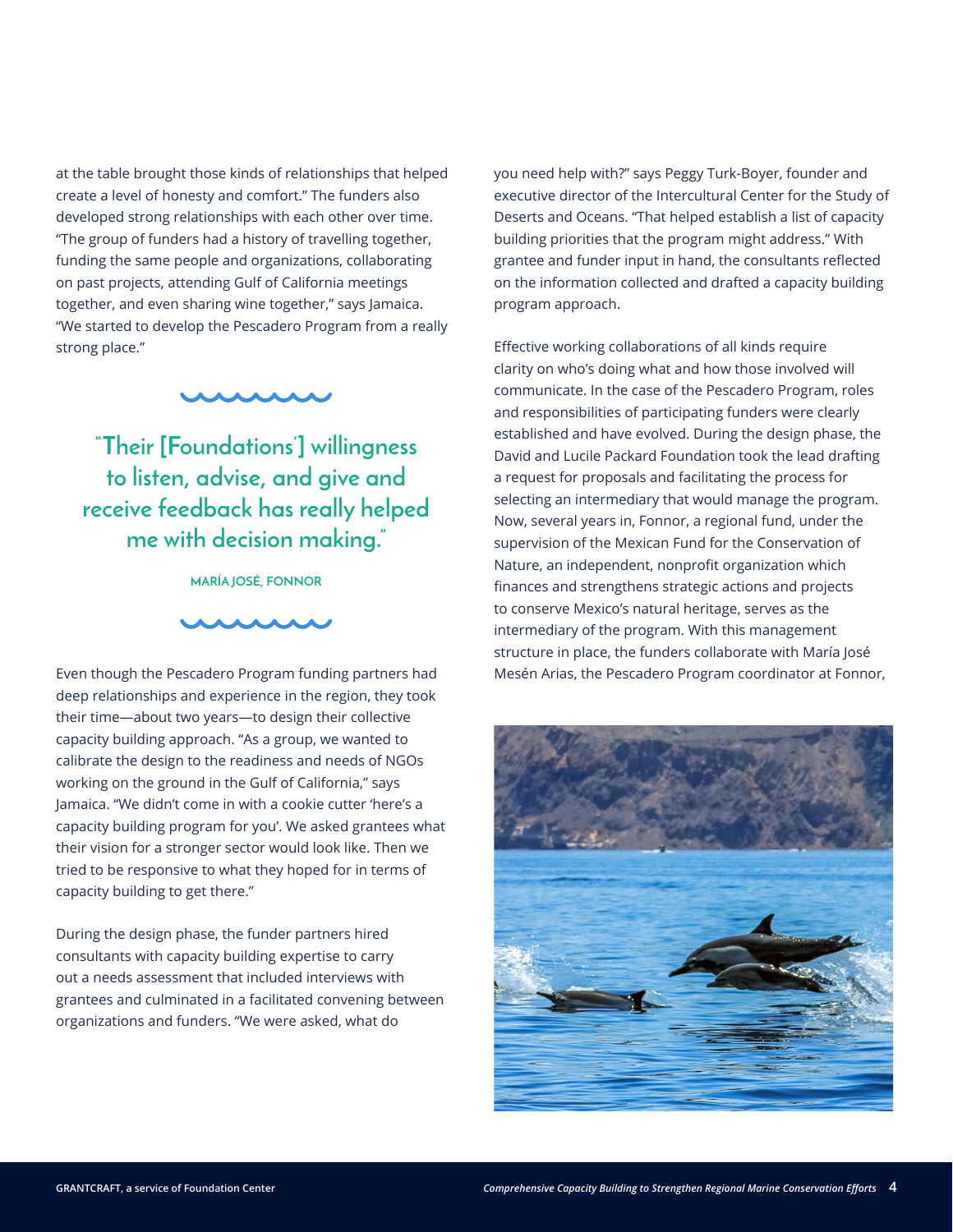as the leader who's interacting with the program participants regularly. The funders now serve more as coaches and advisors. "Our funder role is one of support—being responsive, listening, bringing knowledge from other projects and sharing what we know is happening on the ground," says Jamaica. She coordinates regular funder update calls, and she serves as the main point person for Fonnor. "If María José needs an immediate answer on something, she reaches out to me," says Jamaica. "If there's a pressing opportunity or issue that she needs our advice on, we correspond via email if we don't have a call coming up soon."

What makes the Pescadero program funder communications work? "The funders in the group are responsive," says Jamaica. "When I reach out on behalf of María José on a question, the other funders call or write back and we move forward." According to María José: "Their willingness to listen, advise, and give and receive feedback has really helped me with decision making. It's not just on scheduled calls; they've kept the lines of communication open throughout."

In addition to clearly establishing the funder-intermediary relationship, the Pescadero Program funders agreed that potential Pescadero Program participants needed to know what would be expected of them so they could decide to opt in or out. "Sometimes I get calls from other funders with requests like, 'I want to get this organization to conduct an internal review, or do a strategic plan," says Jamaica. "At the David and Lucile Packard Foundation, we've found you can't force reflection or action if an organization is not ready." The Pescadero Program funders shared this perspective. Once the program launched, Fonnor sent out invitations that clarified the expected capacity building process. "That meant not everyone said yes," says Meg Caldwell, deputy director of Ocean funding at the David and Lucile Packard Foundation. "But those that committed were clear what they were signing up for."

To further tailor capacity building to organizational needs, when NGOs joined the Pescadero Program, each was

## **How Does the David and Lucile Packard Foundation Approach Capacity Building Internally?**

The David and Lucile Packard Foundation has a long history of building grantee capacity. It established its Organizational Effectiveness program over 30 years ago. "David and Lucile Packard felt strongly that organizations are more effective when they are equipped with solid leadership, sound operations, and a clear mission—things that help build the capacity they need to endure over time," says Meg. "Our founders were dedicated to organizational effectiveness and we continue to witness its immense value." The organizational effectiveness program works in partnership with staff from the foundation's primary program areas to codesign capacity building approaches that serve the grantees and program goals alike.

To learn more about the David and Lucile Packard Foundation's Organizational Effectiveness program, visit: **[packard.org/what-we-fund/](http://packard.org/what-we-fund/organizational-effectiveness) [organizational-effectiveness](http://packard.org/what-we-fund/organizational-effectiveness)** and also check out the Organizational Effectiveness Knowledge Center for a number of resources on nonprofit capacity building here: **[oe.packard.org](http://oe.packard.org)**.



required to take the Institutional Effectiveness Index (IEI), an online organizational assessment tool supported by expert coaching, that helped them more deeply diagnose their capacities and identify areas for improvement. This has helped Fonnor understand organizational needs and common needs across the cohort, as well as which groups need additional support. The IEI was also re-administered at the project mid-point, and has become part of a suite of evaluation approaches to assess the Pescadero Program's impact.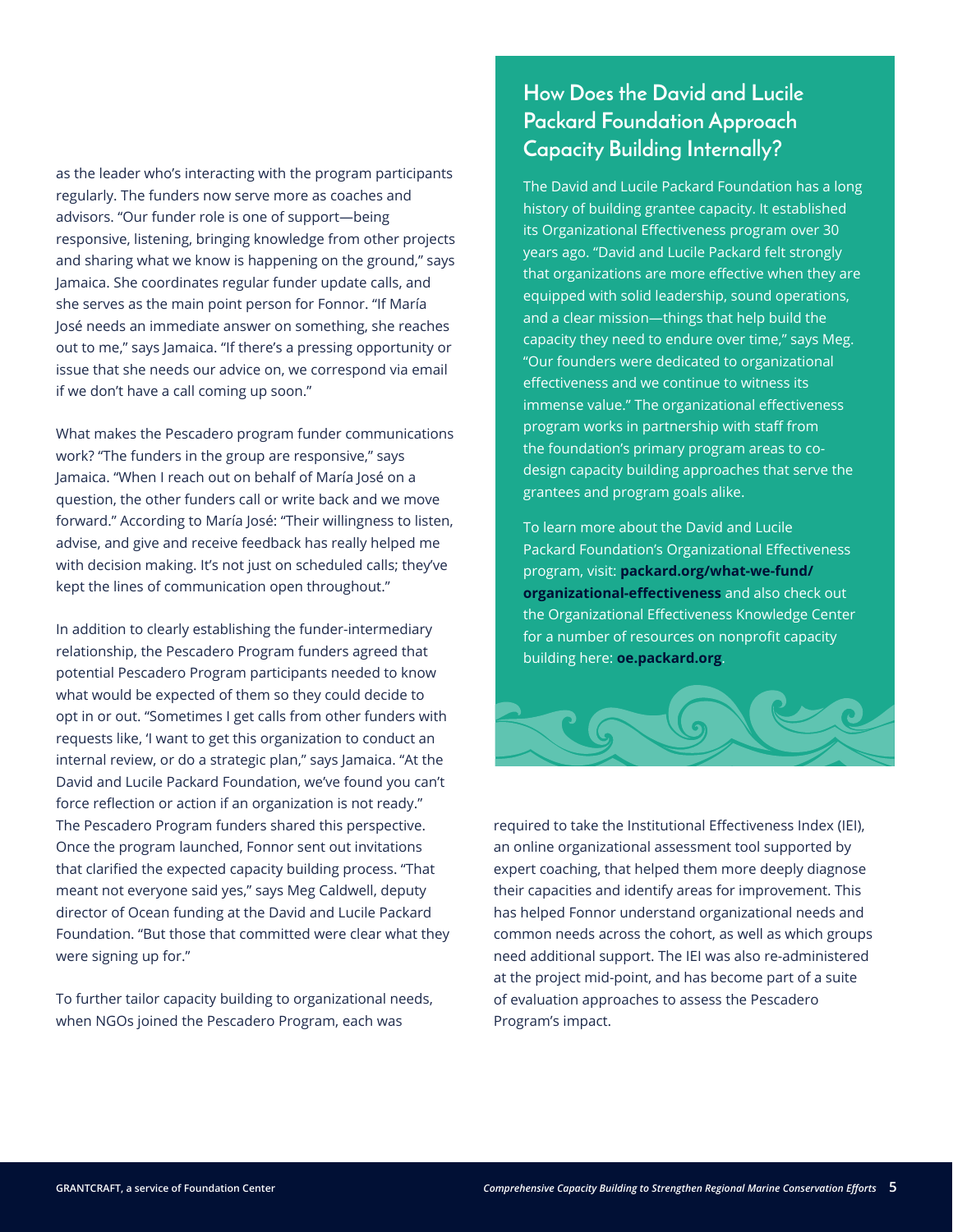Having access to assessment data has helped grantees understand how they've grown and where they still need to build capacity. Funders too have benefitted, understanding where their efforts have had most impact. Some findings from the Pescadero Program to-date: mid-term IEI scores show participating organizations have become more effective in institutional processes such as administrative and financial management, and strategic planning. Participating executive directors and administration staff now have more knowledge of the administrative, legal and human resource issues that may affect them and have gained abilities to take steps to address them. Comparing baseline and mid-term IEI scores also shows that 68 percent of participating organizations have improved their fundraising strategies, with 71 percent having diversified their donors.

Pescadero Program participants also note benefits that are harder to quantify. According to Peggy, "One of the Pescadero Program consultants talked a lot about how it's the responsibility of boards and executive directors to make sure that NGOs have the resources they need— beyond project-related funding—to pursue their missions in dignified ways. While it's not always easy to secure this kind of funding, just understanding the kind of depth and fundraising capacity we need to bring us to a more mature level as an organization has been eye opening to me and my staff."

It's not always easy to convince funders that capacity building is worth the investment. We've seen foundations dip their toes into capacity building, but then pull out before they got in too deep. The Pescadero Program shows the value of having a collaborative, multi-year view. "This work takes time, energy, and money," says Meg. "Especially if you want the capacity built to enhance impact and produce dividends that you can't even imagine at the beginning."

## **Discover more information**

**[grantcraft.org/guides/supporting-grantee-capacity](http://grantcraft.org/guides/supporting-grantee-capacity)  [fundingcapacity.issuelab.org](http://fundingcapacity.issuelab.org)  [packard.org/what-we-fund/conservation-and-science/ocean](http://packard.org/what-we-fund/conservation-and-science/ocean) [cgbd.org/programs/gulf-of-california-funders](http://cgbd.org/programs/gulf-of-california-funders) [fundingtheocean.org/funding-map](http://fundingtheocean.org/funding-map) [compasspoint.org/hive-leadership-development-program](http://compasspoint.org/hive-leadership-development-program) [cedo.org/en/home](http://cedo.org/en/home) [fmcn.org](http://fmcn.org) [packard.org/what-we-fund/organizational-effectiveness](http://packard.org/what-we-fund/organizational-effectiveness) [oe.packard.org](http://oe.packard.org)**